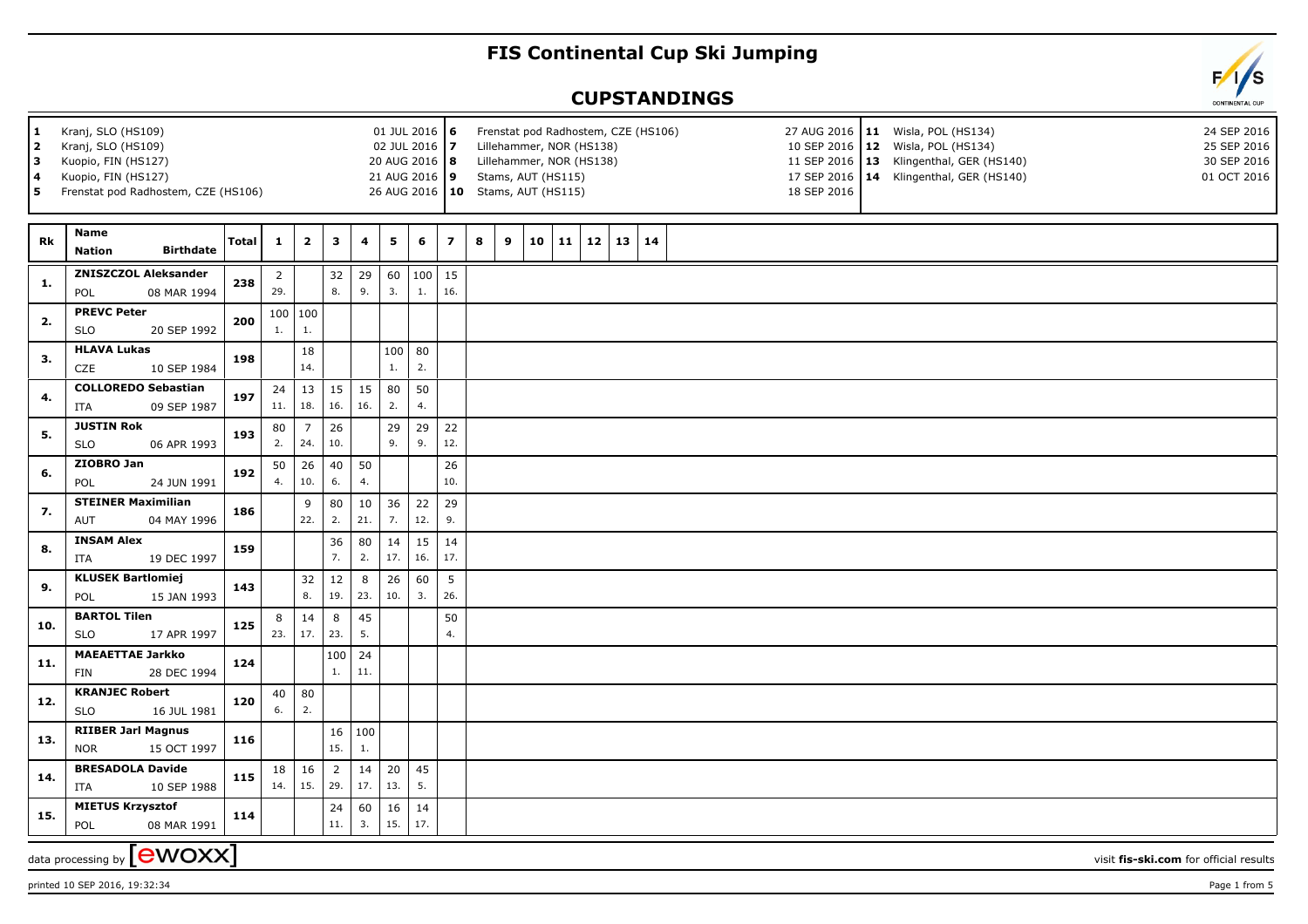| Rk  | Name<br><b>Birthdate</b>                                  | <b>Total</b> | $\mathbf{1}$            | $\overline{\mathbf{2}}$ | 3              | 4         | 5                  | 6         | $\overline{z}$      | 8 | 9 | 10 | 11 | 12 | 13 | 14 |  |
|-----|-----------------------------------------------------------|--------------|-------------------------|-------------------------|----------------|-----------|--------------------|-----------|---------------------|---|---|----|----|----|----|----|--|
|     | <b>Nation</b>                                             |              |                         |                         |                |           |                    |           |                     |   |   |    |    |    |    |    |  |
| 16. | <b>AIGNER Clemens</b><br>02 FEB 1993<br>AUT               | 105          | 60<br>3.                | 45<br>5.                |                |           |                    |           |                     |   |   |    |    |    |    |    |  |
| 17. | <b>PRISLIC Ernest</b><br>30 SEP 1993<br><b>SLO</b>        | 103          |                         |                         | 6<br>25.       | 20.       | $11 \mid 50$<br>4. | 36<br>7.  |                     |   |   |    |    |    |    |    |  |
| 18. | <b>BJOERENG Joacim Oeder</b><br><b>NOR</b><br>14 DEC 1995 | 100          |                         |                         |                |           |                    |           | 100<br>1.           |   |   |    |    |    |    |    |  |
|     | <b>POGRAJC Andraz</b>                                     |              | $\overline{\mathbf{3}}$ | 36                      | 10             | 16        | 6                  | 1         | 24                  |   |   |    |    |    |    |    |  |
| 19. | <b>SLO</b><br>26 SEP 1991                                 | 96           | 28.                     | 7.                      | 21.            | 15.       | 25.                | 30.       | 11.                 |   |   |    |    |    |    |    |  |
| 20. | <b>IWASA Yuken</b><br>02 JUL 1999<br>JPN                  | 92           |                         |                         | 60<br>3.       | 32<br>8.  |                    |           |                     |   |   |    |    |    |    |    |  |
| 21. | <b>HAMANN Martin</b><br>10 APR 1997<br>GER                | 90           | 29<br>9.                | 29<br>9.                |                |           |                    |           | 32<br>8.            |   |   |    |    |    |    |    |  |
| 22. | <b>HVALA Jaka</b><br><b>SLO</b><br>15 JUL 1993            | 89           | 29<br>9.                | 60<br>3.                |                |           |                    |           |                     |   |   |    |    |    |    |    |  |
|     | <b>POLASEK Viktor</b>                                     |              |                         |                         | 14             |           |                    |           |                     |   |   |    |    |    |    |    |  |
| 22. | CZE<br>18 JUL 1997                                        | 89           | 45<br>5.                | 12<br>19.               | 17.            | 18<br>14. |                    |           |                     |   |   |    |    |    |    |    |  |
| 24. | <b>ZUPANCIC Miran</b>                                     | 87           | 5                       |                         | $\overline{7}$ | 36        | 13                 | 26        |                     |   |   |    |    |    |    |    |  |
|     | 11 NOV 1989<br><b>SLO</b>                                 |              | 26.                     |                         | 24.            | 7.        | 18.                | 10.       |                     |   |   |    |    |    |    |    |  |
| 25. | <b>PUNGERTAR Matjaz</b><br>14 AUG 1990<br><b>SLO</b>      | 83           | 16<br>15.               | $\overline{3}$<br>28.   | 11<br>20.      | 22<br>12. | 18<br>14.          | 12<br>19. | $\mathbf{1}$<br>30. |   |   |    |    |    |    |    |  |
|     | <b>EISENBICHLER Markus</b>                                |              | 20                      | 22                      |                |           |                    |           | 40                  |   |   |    |    |    |    |    |  |
| 26. | <b>GER</b><br>03 APR 1991                                 | 82           | 13.                     | 12.                     |                |           |                    |           | 6.                  |   |   |    |    |    |    |    |  |
| 27. | <b>PASCHKE Pius</b>                                       | 80           |                         |                         |                |           | 40                 | 40        |                     |   |   |    |    |    |    |    |  |
|     | 20 MAY 1990<br><b>GER</b>                                 |              |                         |                         |                |           | 6.                 | 6.        |                     |   |   |    |    |    |    |    |  |
| 27. | <b>GRANERUD Halvor Egner</b><br>29 MAY 1996<br><b>NOR</b> | 80           |                         |                         |                |           |                    |           | 80<br>2.            |   |   |    |    |    |    |    |  |
|     | <b>ALAMOMMO Andreas</b>                                   |              |                         |                         | 32             | 13        | 11                 | 20        |                     |   |   |    |    |    |    |    |  |
| 29. | 23 DEC 1998<br>FIN                                        | 76           |                         |                         | 8.             | 18.       | 20.                | 13.       |                     |   |   |    |    |    |    |    |  |
| 30. | <b>BOYD-CLOWES Mackenzi</b>                               | 72           | $22 \mid 50$            |                         |                |           |                    |           |                     |   |   |    |    |    |    |    |  |
|     | CAN<br>13 JUL 1991                                        |              | 12.                     | 4.                      |                |           |                    |           |                     |   |   |    |    |    |    |    |  |
| 31. | <b>HUBER Stefan</b>                                       | 65           |                         |                         |                |           | 50                 | 9         | 6                   |   |   |    |    |    |    |    |  |
|     | AUT<br>08 MAR 1994                                        |              |                         |                         |                |           | 4.                 | 22.       | 25.                 |   |   |    |    |    |    |    |  |
| 32. | <b>SCHMID Constantin</b>                                  | 63           |                         |                         | 50             | 13        |                    |           |                     |   |   |    |    |    |    |    |  |
|     | GER<br>27 NOV 1999                                        |              |                         |                         | 4.             | 18.       |                    |           |                     |   |   |    |    |    |    |    |  |
| 33. | <b>JANDA Jakub</b><br>CZE<br>27 APR 1978                  | 62           | 6<br>25.                |                         |                |           | 32<br>8.           | 24<br>11. |                     |   |   |    |    |    |    |    |  |
| 34. | <b>JOHANSSON Robert</b><br>23 MAR 1990<br><b>NOR</b>      | 60           |                         |                         |                |           |                    |           | 60<br>3.            |   |   |    |    |    |    |    |  |

data processing by **CWOXX** visit fis-ski.com for official results

printed 10 SEP 2016, 19:32:34 Page 2 from 5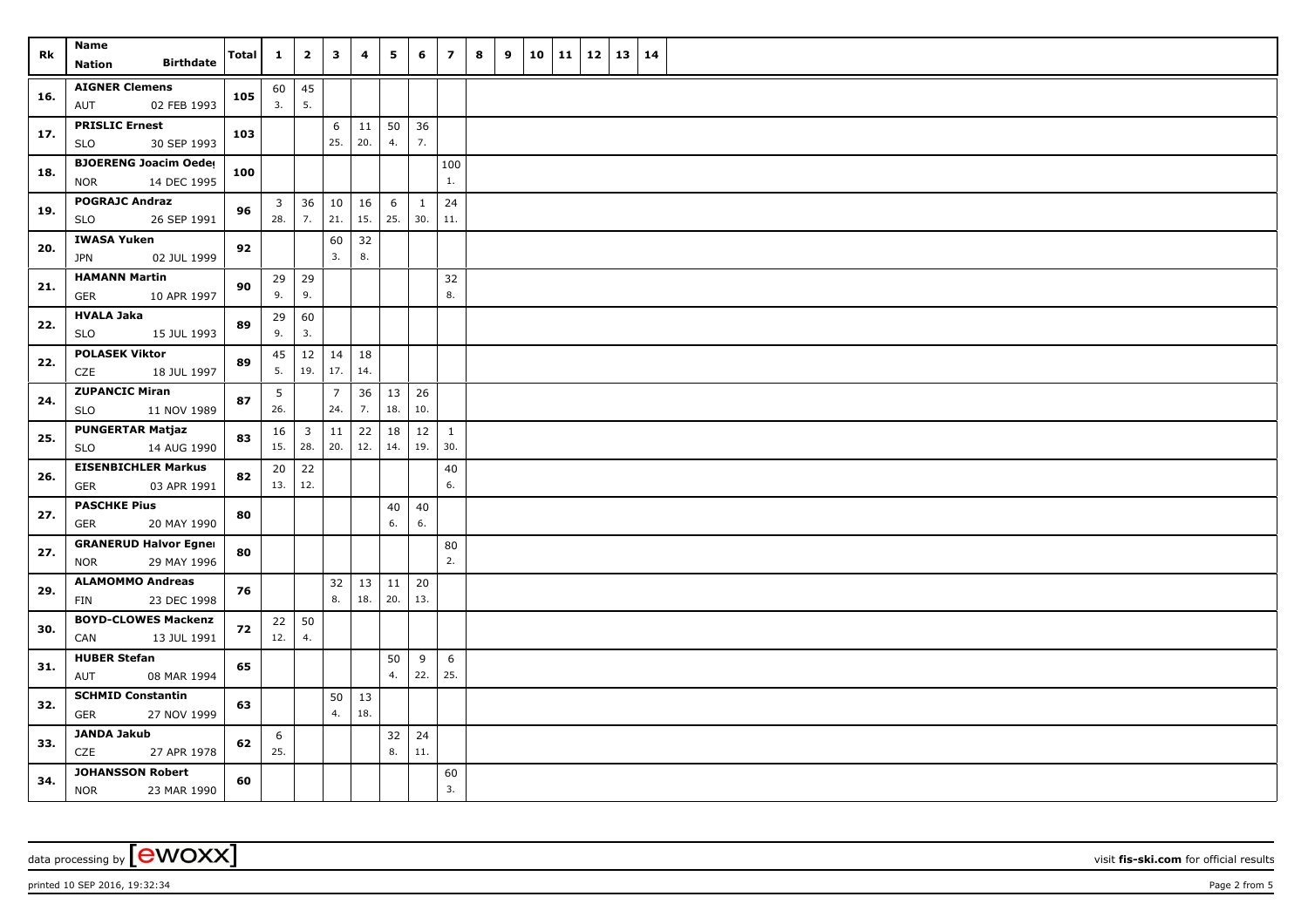| Rk  | Name<br><b>Birthdate</b><br><b>Nation</b>           | <b>Total</b> | $\mathbf{1}$                 | $\overline{2}$           | $\mathbf{3}$                   | 4                     | 5                              | 6                     | $\overline{z}$        | 8 | 9 | 10 | 11 12 | 13 | 14 |  |
|-----|-----------------------------------------------------|--------------|------------------------------|--------------------------|--------------------------------|-----------------------|--------------------------------|-----------------------|-----------------------|---|---|----|-------|----|----|--|
| 35. | <b>GEIGER Karl</b><br>GER<br>11 FEB 1993            | 56           |                              | $36 \mid 20$<br>7.   13. |                                |                       |                                |                       |                       |   |   |    |       |    |    |  |
| 36. | <b>REISENAUER Janni</b><br>07 NOV 1997<br>AUT       | 55           |                              |                          | 20<br>13.                      |                       | 24<br>11.                      | 11<br>20.             |                       |   |   |    |       |    |    |  |
| 36. | <b>STURSA Vojtech</b><br>CZE<br>03 AUG 1995         | 55           |                              |                          | 9<br>22.                       | 40<br>6.              | $\overline{\mathbf{3}}$<br>28. | $\overline{3}$<br>28. |                       |   |   |    |       |    |    |  |
| 38. | <b>BICKNER Kevin</b><br>23 SEP 1996<br>USA          | 53           | $13 \mid 40$<br>18.          | 6.                       |                                |                       |                                |                       |                       |   |   |    |       |    |    |  |
| 39. | <b>OSTERC Aljaz</b><br>02 MAR 1999<br><b>SLO</b>    | 52           |                              |                          | 45<br>5.                       | $\overline{7}$<br>24. |                                |                       |                       |   |   |    |       |    |    |  |
| 40. | <b>QUECK Danny</b><br>17 SEP 1989<br><b>GER</b>     | 50           | 12<br>19.                    |                          |                                |                       | 22<br>12.                      | 16<br>15.             |                       |   |   |    |       |    |    |  |
| 41. | <b>NAGLIC Tomaz</b><br>SLO<br>18 JUL 1989           | 47           | 8.                           | $32 \mid 15$<br>16.      |                                |                       |                                |                       |                       |   |   |    |       |    |    |  |
| 41. | <b>PAVLOVCIC Bor</b><br>SLO<br>27 JUN 1998          | 47           |                              |                          |                                |                       | 15<br>16.                      | 32<br>8.              |                       |   |   |    |       |    |    |  |
| 43. | <b>HILDE Tom</b><br>22 SEP 1987<br><b>NOR</b>       | 45           |                              |                          |                                |                       |                                |                       | 45<br>5.              |   |   |    |       |    |    |  |
| 44. | <b>PREVC Domen</b><br><b>SLO</b><br>04 JUN 1999     | 44           | $7\overline{ }$<br>24.   30. | $\mathbf{1}$             |                                |                       |                                |                       | 36<br>7.              |   |   |    |       |    |    |  |
| 45. | <b>PEIER Killian</b><br>28 MAR 1995<br>SUI          | 39           | $15 \mid$<br>$16. \ 11.$     | 24                       |                                |                       |                                |                       |                       |   |   |    |       |    |    |  |
| 46. | <b>KANTYKA Przemyslaw</b><br>15 DEC 1996<br>POL     | 35           | $\overline{4}$               | 10<br>$27.$ 21.          | $\mathbf{1}$<br>30.            |                       | $\overline{7}$<br>24.          | 13<br>18.             |                       |   |   |    |       |    |    |  |
| 47. | <b>FUCHS Tim</b><br>03 AUG 1997<br>GER              | 34           |                              | 11<br>20.                | $\overline{\mathbf{3}}$<br>28. |                       |                                |                       | 20<br>13.             |   |   |    |       |    |    |  |
| 48. | <b>ZHAPAROV Marat</b><br>25 AUG 1985<br>KAZ         | 33           |                              |                          | 14<br>17.                      | $\mathbf{1}$<br>30.   |                                | 18<br>14.             |                       |   |   |    |       |    |    |  |
| 49. | <b>HUBER Daniel</b><br>02 JAN 1993<br>AUT           | 32           |                              |                          | 22<br>12.                      |                       |                                | 10<br>21.             |                       |   |   |    |       |    |    |  |
| 50. | <b>ASIKAINEN Lauri</b><br><b>FIN</b><br>28 MAY 1989 | 27           |                              |                          | 5 <sub>5</sub><br>26.          | 22<br>12.             |                                |                       |                       |   |   |    |       |    |    |  |
| 51. | <b>ITO Masamitsu</b><br><b>JPN</b><br>27 FEB 1998   | 26           |                              |                          |                                | 26<br>10.             |                                |                       |                       |   |   |    |       |    |    |  |
| 52. | <b>NOUSIAINEN Eetu</b><br>FIN<br>29 APR 1997        | 22           |                              |                          | 18<br>14.                      |                       |                                |                       | $\overline{4}$<br>27. |   |   |    |       |    |    |  |
| 53. | <b>CZYZ Bartosz</b><br>POL<br>14 AUG 1999           | 20           |                              |                          |                                |                       | 12<br>19.                      | 8<br>23.              |                       |   |   |    |       |    |    |  |

data processing by **CWOXX** visit fis-ski.com for official results

printed 10 SEP 2016, 19:32:34 **Page 3** from 5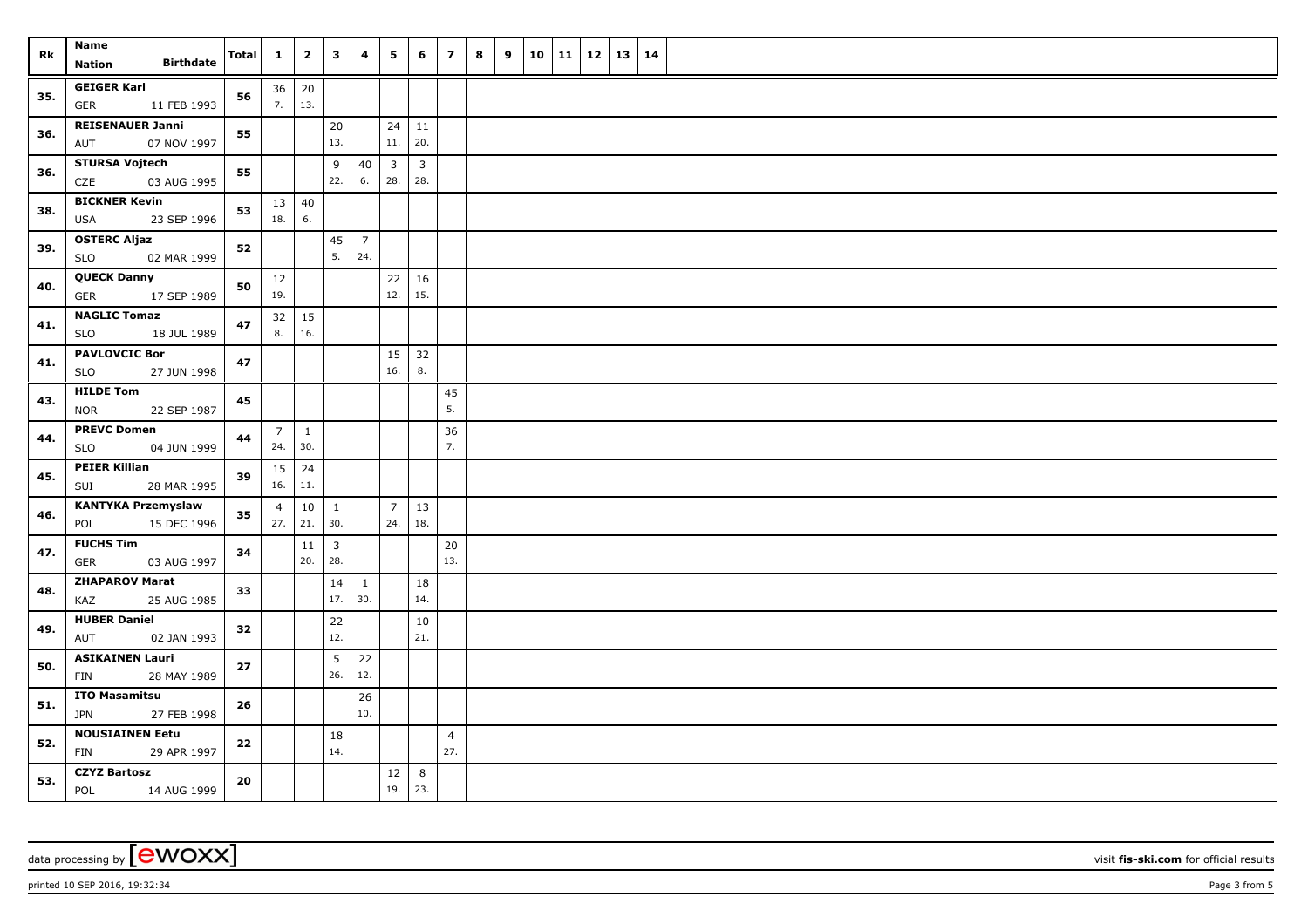| Rk  | Name<br><b>Birthdate</b><br><b>Nation</b>                | <b>Total</b> | $\mathbf{1}$ | $\overline{2}$        | $\overline{\mathbf{3}}$ | 4   | 5                     | 6                     | $\overline{z}$        | 8 | 9 |  | $10 \mid 11 \mid 12$ | $13 \mid 14$ |  |
|-----|----------------------------------------------------------|--------------|--------------|-----------------------|-------------------------|-----|-----------------------|-----------------------|-----------------------|---|---|--|----------------------|--------------|--|
| 54. | <b>GREIDERER Simon</b><br>AUT<br>18 JAN 1996             | 18           |              |                       |                         |     | 5<br>26.              | 6<br>25.              | $\overline{7}$<br>24. |   |   |  |                      |              |  |
| 54. | <b>KRAUS Marinus</b><br>13 FEB 1991<br>GER               | 18           |              |                       |                         |     |                       |                       | 18<br>14.             |   |   |  |                      |              |  |
| 56. | <b>HOFER Thomas</b><br>AUT<br>28 JAN 1996                | 16           |              |                       |                         |     |                       |                       | 16<br>15.             |   |   |  |                      |              |  |
| 56. | <b>HAHN Julian</b><br>07 NOV 1997<br>GER                 | 16           |              |                       |                         |     | 9<br>22.              | $\overline{7}$<br>24. |                       |   |   |  |                      |              |  |
| 58. | <b>BIRCHLER Tobias</b><br>29 JUL 1997<br>SUI             | 15           | 9<br>22.     | 6<br>25.              |                         |     |                       |                       |                       |   |   |  |                      |              |  |
| 59. | <b>JELAR Ziga</b><br><b>SLO</b><br>22 OCT 1997           | 14           | 14<br>17.    |                       |                         |     |                       |                       |                       |   |   |  |                      |              |  |
| 59. | <b>BJERKEENGEN Fredrik</b><br>11 NOV 1988<br>NOR         | 14           |              |                       |                         |     |                       |                       | 14<br>17.             |   |   |  |                      |              |  |
|     | <b>ROMASHOV Alexey</b>                                   |              |              |                       | $\overline{4}$          | 9   |                       |                       |                       |   |   |  |                      |              |  |
| 61. | <b>RUS</b><br>29 APR 1992                                | 13           |              |                       | 27.                     | 22. |                       |                       |                       |   |   |  |                      |              |  |
| 62. | <b>LANISEK Anze</b>                                      | 12           | 10           | $\overline{2}$        |                         |     |                       |                       |                       |   |   |  |                      |              |  |
|     | <b>SLO</b><br>20 APR 1996                                |              | 21.          | 29.                   |                         |     |                       |                       |                       |   |   |  |                      |              |  |
| 62. | <b>HAUKEDAL Richard</b><br>31 AUG 1996<br><b>NOR</b>     | 12           |              |                       |                         |     |                       |                       | 12<br>19.             |   |   |  |                      |              |  |
| 64. | <b>WASEK Pawel</b><br>02 JUN 1999<br>POL                 | 11           |              |                       |                         |     |                       |                       | 11<br>20.             |   |   |  |                      |              |  |
| 64. | <b>WOHLGENANNT Ulrich</b><br>01 AUG 1994<br>AUT          | 11           | 11<br>20.    |                       |                         |     |                       |                       |                       |   |   |  |                      |              |  |
| 66. | <b>BRADATSCH Sebastian</b><br>08 MAY 1996<br>GER         | 10           |              |                       |                         |     | 10<br>21.             |                       |                       |   |   |  |                      |              |  |
| 66. | <b>KYTOESAHO Niko</b><br>FIN<br>18 DEC 1999              | 10           |              |                       |                         |     |                       |                       | 10<br>21.             |   |   |  |                      |              |  |
| 68. | <b>SUMSTAD Are</b><br><b>NOR</b><br>21 DEC 1996          | 9            |              |                       |                         |     |                       |                       | 9<br>22.              |   |   |  |                      |              |  |
| 68. | <b>GLASDER Michael</b><br>27 MAR 1989<br><b>USA</b>      | 9            |              | $\overline{4}$<br>27. |                         |     |                       | 5<br>26.              |                       |   |   |  |                      |              |  |
| 70. | <b>KUS Jan</b><br>SLO<br>08 MAR 1998                     | 8            |              | 8<br>23.              |                         |     |                       |                       |                       |   |   |  |                      |              |  |
| 70. | <b>KALINICHENKO Vitaliy</b><br><b>UKR</b><br>09 AUG 1993 | 8            |              |                       |                         |     | 8<br>23.              |                       |                       |   |   |  |                      |              |  |
| 70. | <b>MAYLAENDER Dominik</b><br>GER<br>20 MAR 1995          | 8            |              |                       |                         |     | $\overline{4}$<br>27. | $\overline{4}$<br>27. |                       |   |   |  |                      |              |  |

data processing by **CWOXX** visit fis-ski.com for official results

printed 10 SEP 2016, 19:32:34 Page 4 from 5